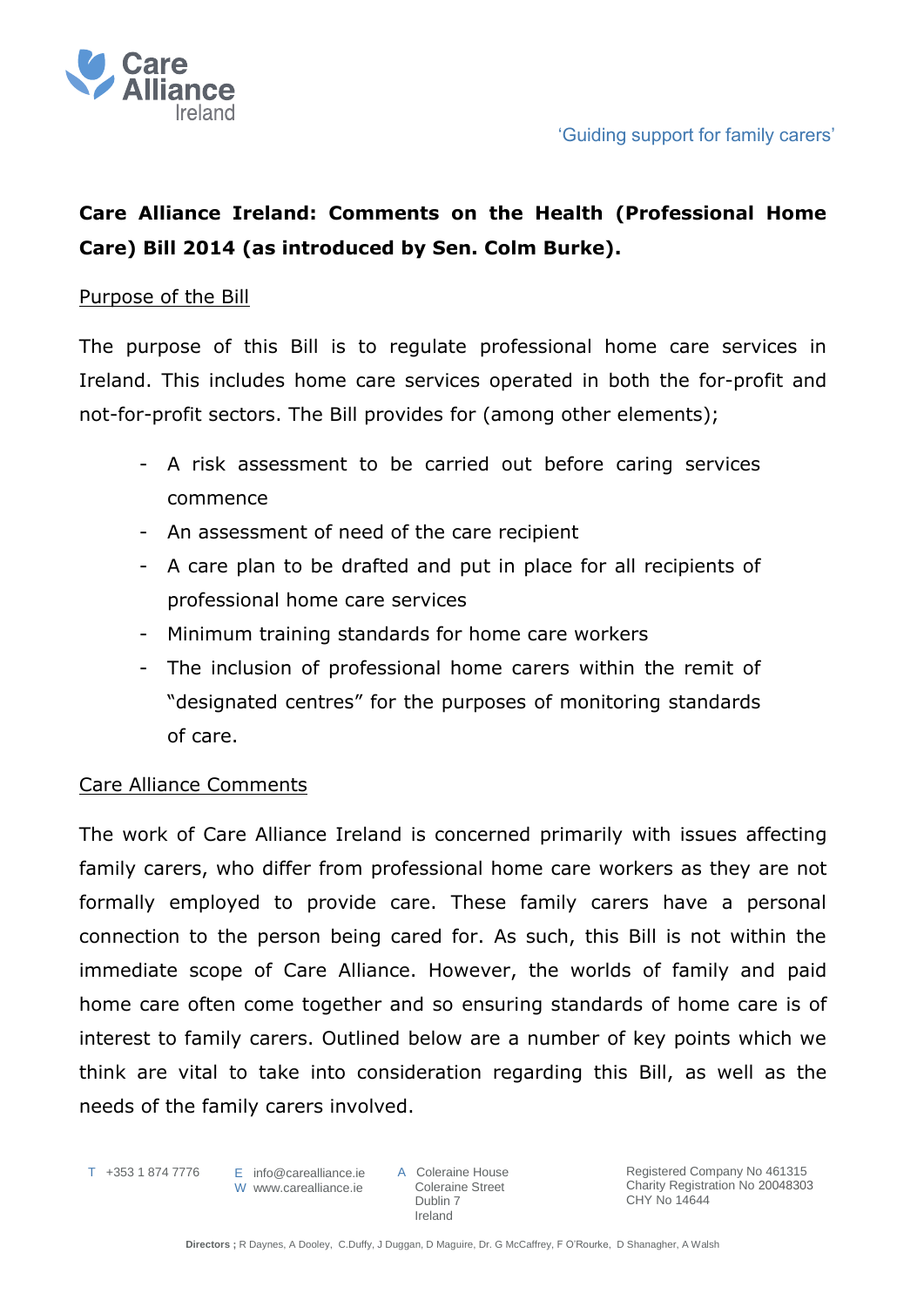

# 1) Language used

This Bill uses the term "home carers" to describe professionals who provide paid assistance in the home to those who require it. Care Alliance advocates the use of the term "home care workers", to differentiate paid supports from those provided by family or home carers. The term "informal carer" is not recommended as it does not adequately acknowledge the significant knowledge and experience which family carers have. This language follows the terms used by Government in documents involving family carers such as the National Carers Strategy<sup>i</sup> .

# 2) Lack of inclusion of family carers

Care Alliance are very concerned that specific references to the needs of family carers are not included within the Bill. We do understand that the primary recipient of care is of paramount importance, and ensuring high quality of care for them is vital. However, significant research has shown that an approach to care in the home which encourages significant cooperation and collaboration between the recipient of care, professional home care workers and family carers has the most positive outcomes for the recipient of care<sup>ii</sup>. We feel this Bill would have been strengthened by the inclusion of a requirement for an assessment of carers needs. Care Alliance have been working with other community and voluntary organisations in the sector on a template for such an assessment tool which will enable family carers needs to be considered within the InterRAI tool (which is becoming the primary assessment tool for the care of older people within the HSE)<sup>ii</sup>. Ensuring that **both** family carers and the care recipients have needs assessments carried out will ensure that comprehensive care can be provided, lessening the possibilities of negative relationships developing between all parties concerned<sup>iv</sup>.

T +353 1 874 7776

E info@carealliance.ie W www.carealliance.ie

A Coleraine House Coleraine Street Dublin 7 Ireland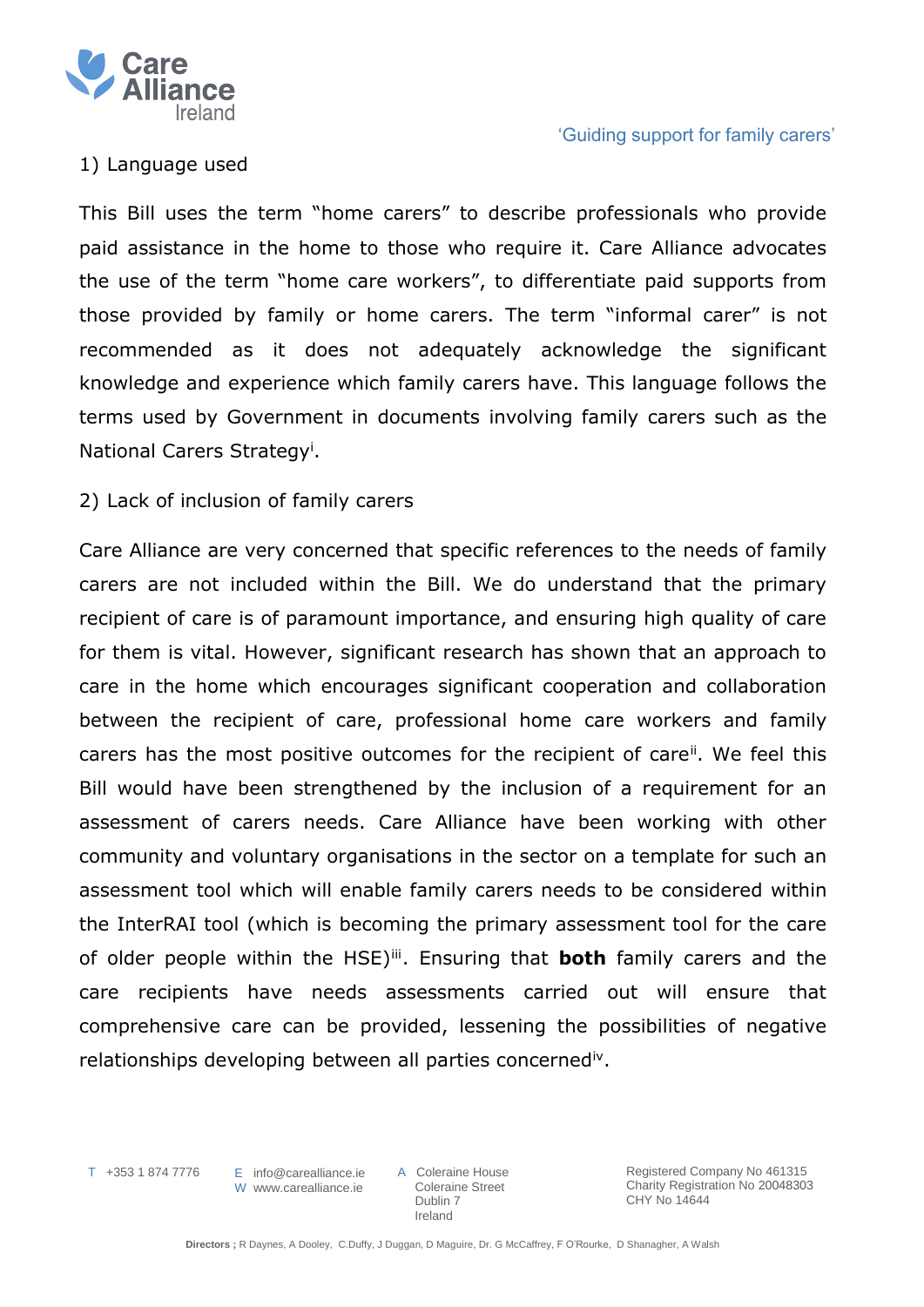

# 3) Employment standards for home care workers

While we realise that the employment standards for home care workers may be outside the scope of this Bill, it remains a pertinent issue which could have been addressed in some manner. Increasingly, the challenges faced by some home care workers such as high workload pressures, poor working conditions, lack of supervision, and unrealistic expectations have been identified as issues which can very much impact on their ability to provide high quality care<sup>v</sup>. The inconsistent approach in regard to the paying of travel time between clients also raises questions as to whether or not some home care workers are receiving the minimum wage.

4) Previous unsuccessful Bill (2012)

Overall the Bill is very much a step in the right direction. There are many positive elements introduced within the Bill (as above) which would greatly enhance the standard of care which individuals in need of such support receive.

However, upon inspection this Bill is near identical to an unsuccessful Bill introduced by Sen. Billy Kelleher in 2012 which does not appear to have progressed past the first stage of debate. That does not detract from the positive intentions of Sen. Burke in introducing this Bill to the Seanad. However is must be noted that without significant changes from that Bill it is possible that this Bill may be stalled in the same way.

## Conclusion

As discussed above, this Bill as introduced by Sen. Burke is a positive step towards higher standards of care across the country. We are disappointed, however, that no mention of family carers is made in the Bill. As there are 187,112 family carers in Ireland<sup>vi</sup>, giving care to the many more thousands of people with disabilities or disabling conditions, it is remiss to remove this group

T +353 1 874 7776

E info@carealliance.ie W www.carealliance.je

A Coleraine House Coleraine Street Dublin 7 Ireland